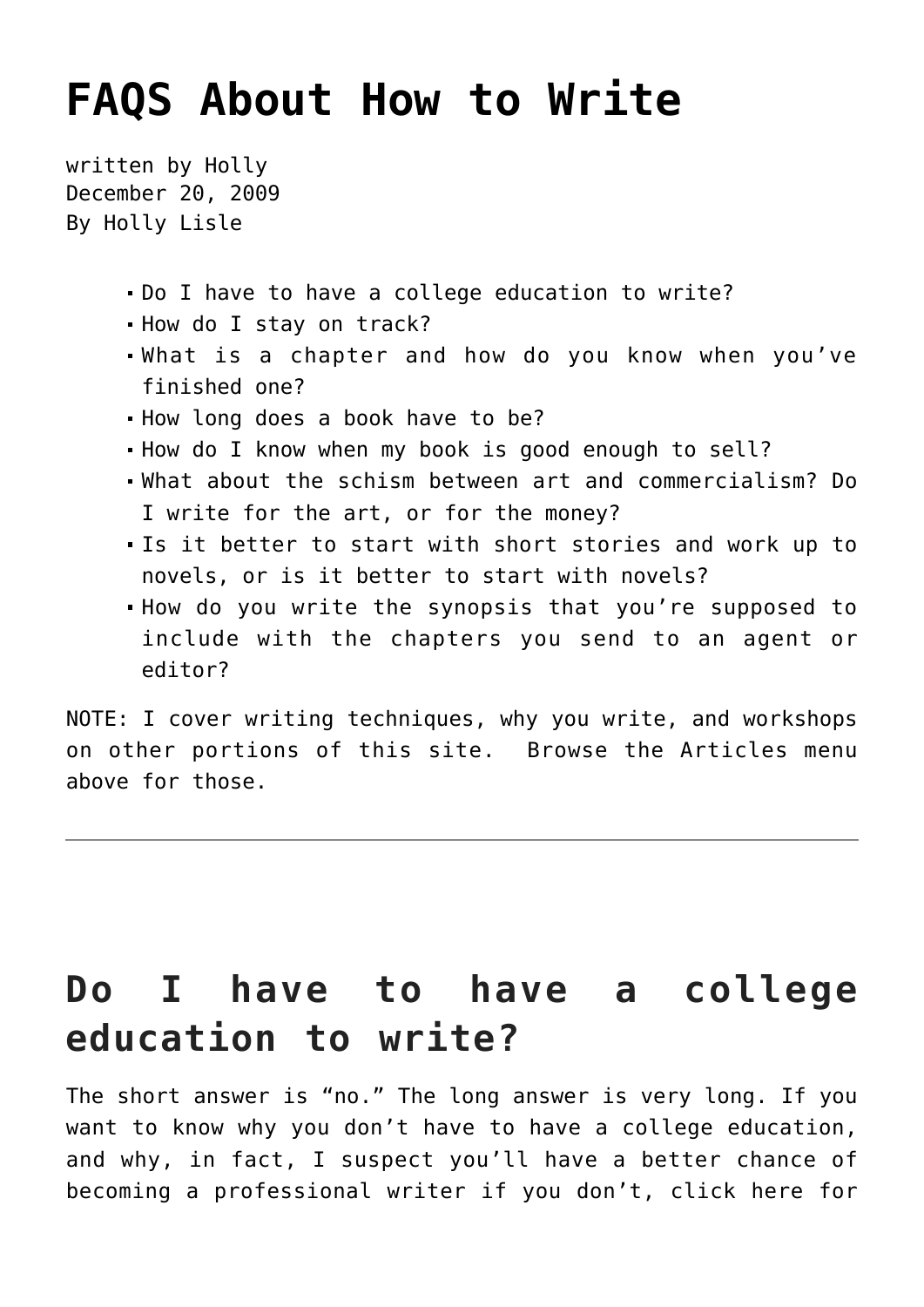### <span id="page-1-0"></span>**How do I stay on track?**

I usually get this one from folks who start things well but have a problem finishing them — they either have a lot of good ideas but their stories run out of gas partway through, or they look at what they've done before they finish it and decide that they stink, writing stinks, and life is starting to smell like roadkill too.

This is tough. When I was getting started, I was the author of uncounted thirty-page novels that never made it to page thirty-one. Big plans, no follow-through. I'm not sure what finally got me through those times, but I do remember how I finished my first book, and I think I know why I stalled constantly before that.

I decided when I was around twenty-five that I wanted to finish an entire novel before my next birthday. I sat down and tried to figure out how I was going to do this  $-$  I rarely even reached the end of short stories at this point in my career, and the idea of doing two hundred and fifty pages in one project loomed before me like an unclimbable mountain. I figured the number of words I needed (fifty thousand for the genre series book I intended to write). I figured out the number of words I managed to fit on a correctly formatted page. (Roughly 200 in those days.) And I figured out the number of pages I could do in a day when things were going well.

Then I gave myself a page limit, sketched out a tiny little outline, and came up with what I thought would be a pretty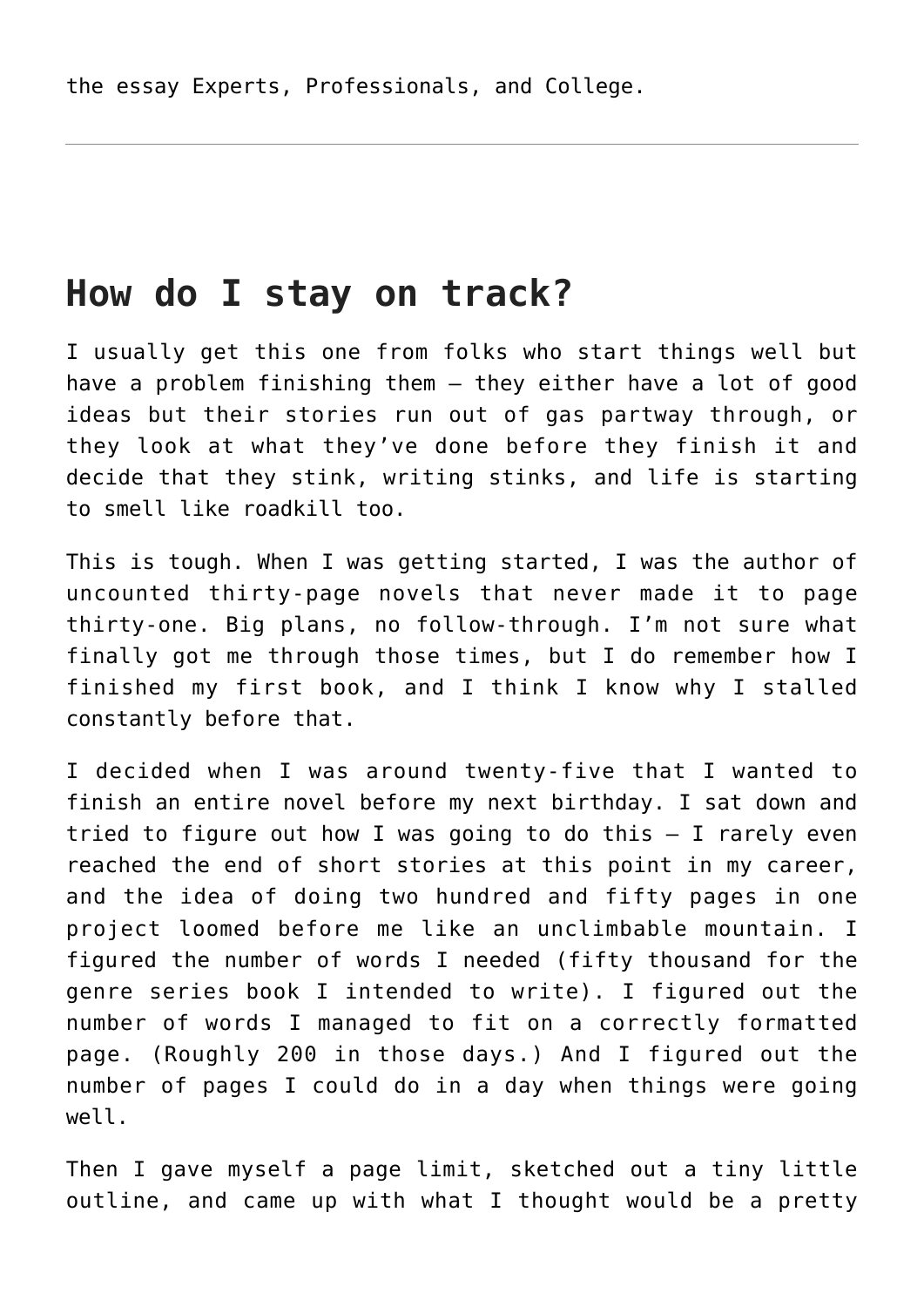nifty last line.

I cannot overstress the importance of this to the beginning writer who's struggling to finish things. It seems totally unrelated, doesn't it? You ask how to keep on track and I say 'set a page limit for yourself and do a little outline.' But it only seems unrelated.

Your mind is a complex and tricky thing. It looks at the endless plain of a story stretching before you — a plain that you must traverse with no landmarks, no signs, no map and no compass — and it says, "Nope. Not me. Not today. Not gonna do it, don't think that's my sort of thing, I believe I'll stay here by the river where the water's calm and I know the terrain, thank you. Try me again tomorrow, won't you?" And when you try again tomorrow with a new idea, you again present your mind with an enormous, uncharted terrain.

Even the sketchiest of outlines creates a few landmarks for you and a bit of a map to help you navigate. And when you know how long you'd like the book to run and you set a page limit for yourself, you give yourself a compass. It doesn't tell you which way north is, but it does tell you when you're done for the day, and it lets your mind begin planning the terrain you'll cross tomorrow.

As for all those ideas you come up with while you're working keep a notebook on hand for them if you'd like. I'll tell you a secret, though. I don't usually write down the neat ideas that flit through my mind while I'm writing. The really good ideas will brand themselves on your brain and still be there when you're ready for the next book. The mediocre ones that only seem really good will fall through the cracks and trouble you no more. I don't sweat the ideas I've forgotten. If they were worth my time, I would have remembered them.

And as for thinking that your writing stinks . . . don't worry about it. Just keep writing. You'll get better and your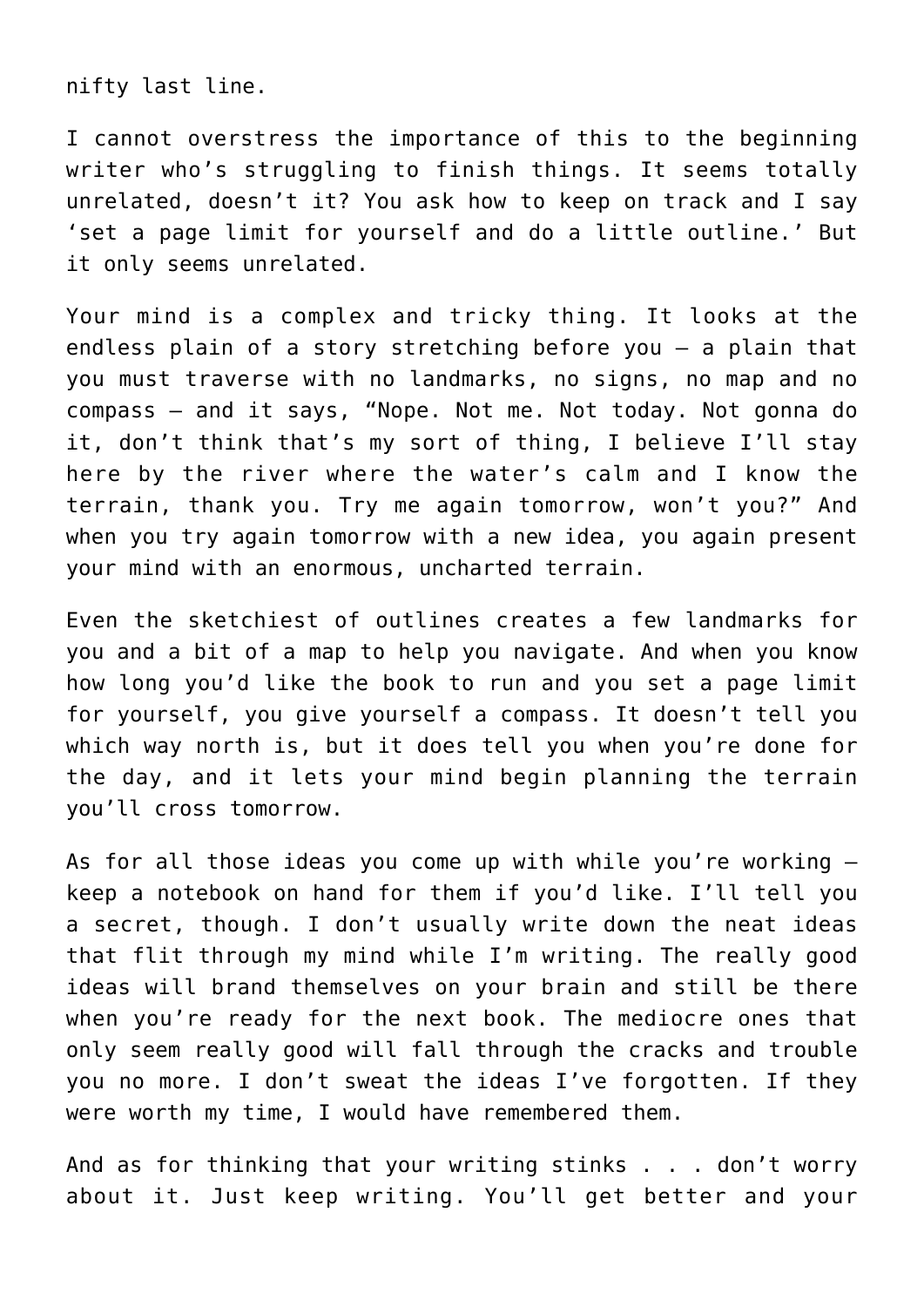internal editor will eventually shut up. And then you'll discover that you're a lot better than you thought you were.

### <span id="page-3-0"></span>**What is a chapter and how do you know when you've finished one?**

The big secret about chapters is that they're not much of anything but a convenience for the writer, and secondarily for the reader. There are days when you simply aren't getting the pages done that you want and you desperately want to say you've finished a chapter because your brain needs to focus on something fresh. So you come to the end of a sentence, make the next one a cliffhanger, and break. Chapter Two appears and you can tell your significant other that you did an entire chapter in one day. You feel better, the book doesn't suffer, and the next day you get to work on a new character or a different location or whatever.

Technically, a chapter needs two things. It should consist of one or more complete scenes, and something ought to change. (Lawrence Block did some chapters that were only one sentence long, and that constituted the entire chapter. The one that comes to mind is "Chip, I'm pregnant," from one of his Chip Harrison books.) Beyond that whatever you decide constitutes a chapter (and your editor will let you get away with) pretty much does. I was anal about chapters for a while, insisting that each needed to consist of three scenes of ten pages apiece. This was totally unnecessary from an artistic standpoint, but the Procrustean bed I made for myself while I was doing that taught me some important things. First, a writer can fit just about any amount of information into just about any amount of space. Second, that writer will develop a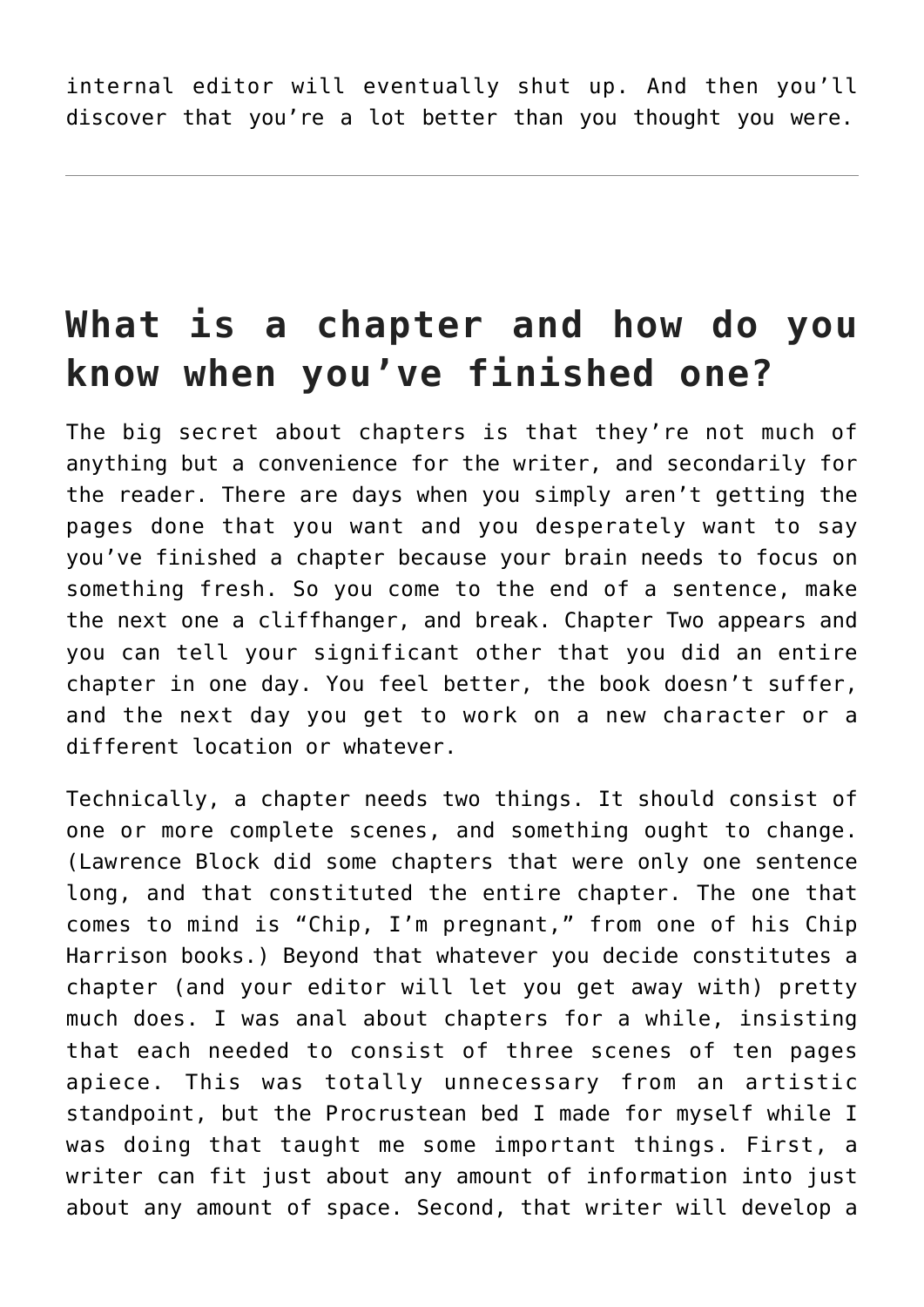real feel after a while for the pace of the writing  $-$  if you must accomplish a certain amount of action in ten pages, then you will, and sooner or later you'll almost know your length to the exact word count. Third, anyone that anal needs to be smacked upside the head a few times.

I got over that stage eventually. (And you're wondering why I ever got into it in the first place? I was writing ten pages a day and wanted to finish a chapter every three days in order to meet a couple of deadlines. Obvious, huh?)

#### <span id="page-4-0"></span>**How long does a book have to be?**

Long enough to fit between the covers.

Seriously, though, if we're talking novels for adult readers that are not series books for a specific line (like Harlequin Romances), if you write something that runs from 80,000 to 120,000 words you'll be in the prime marketability range. Shorter than that and the book will look thin on the shelf and have a harder time convincing readers to part with six or seven bucks. This is a thing called 'perceived value' and you will ignore it at your own risk. Longer than that and your publisher will have to invest more in paper and printing for each book, and if it's your first novel and he isn't sure it's going to be a blockbuster, he'll have to worry about getting his money out of it.

For series books, write off and request the guidelines. For children's and young adult books, the lengths vary by age, and since I haven't done any of these, I'm not a good source for information. There are books that can tell you what you need to know.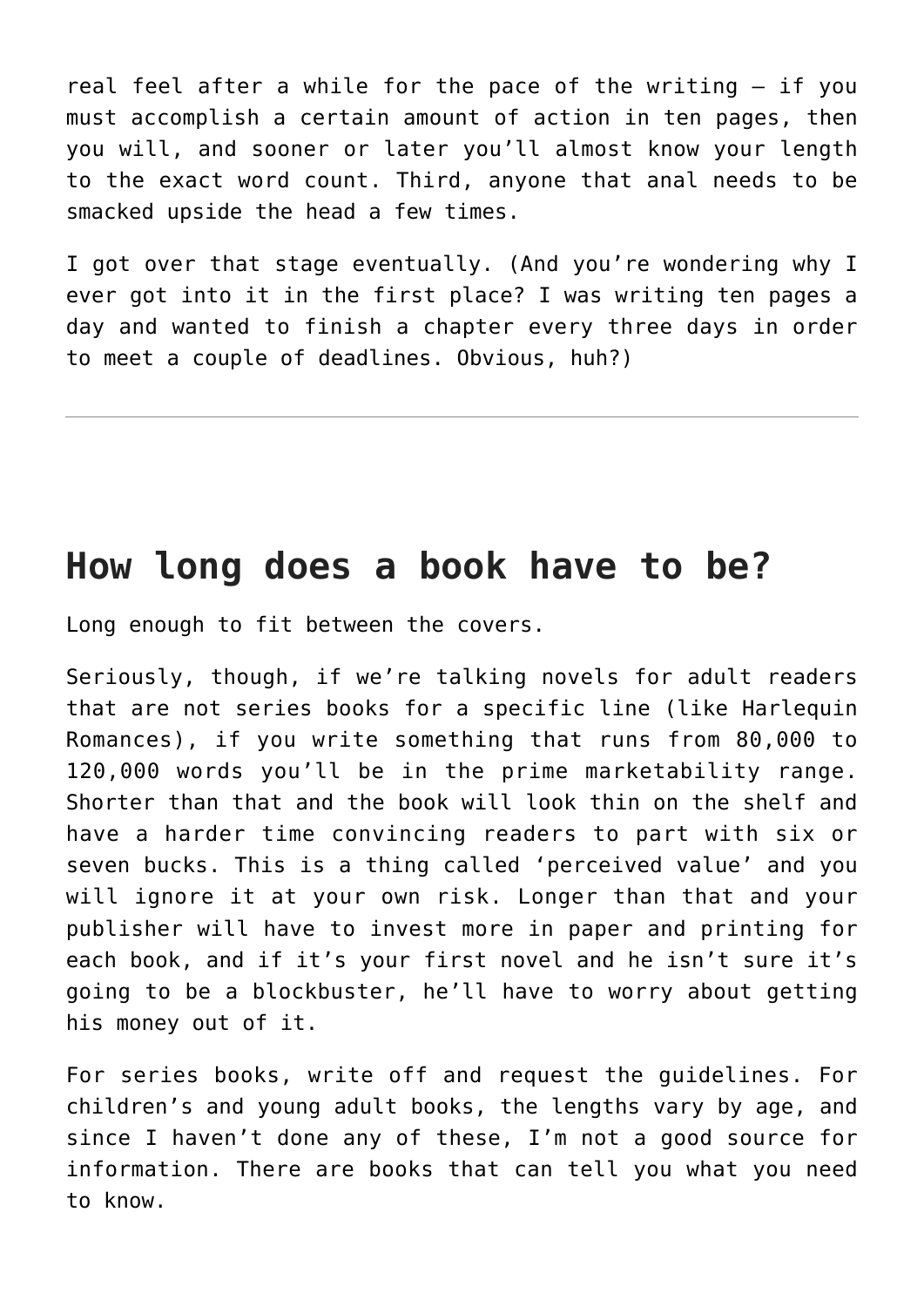### <span id="page-5-0"></span>**How do I know when my book is good enough to sell?**

This is such a reasonable question, and I wish there were a reasonable answer for it. There isn't. You know when an editor calls your house and offers you money for it. Short of that, there isn't any way to tell. If you believe in your book, keep sending it around (while you work on the next one). The fact that it's gathering rejection slips doesn't mean it isn't any good. The Postman Always Rings Twice got its title from the fact that the way the postman let the author know his manuscript had come home in its little brown body-bag again was by ringing the doorbell twice. That book not only sold (eventually) but made its author's reputation and made everyone involved with it a lot of money.

# <span id="page-5-1"></span>**What about the schism between art and commercialism? Do I write for the art, or for the money?**

What schism?

Okay. You have to remember who it is you're talking to here. I am one of very, very few writers who makes a full-time living from my writing and who doesn't do anything else on the side. So there are people who are going to insist that this fact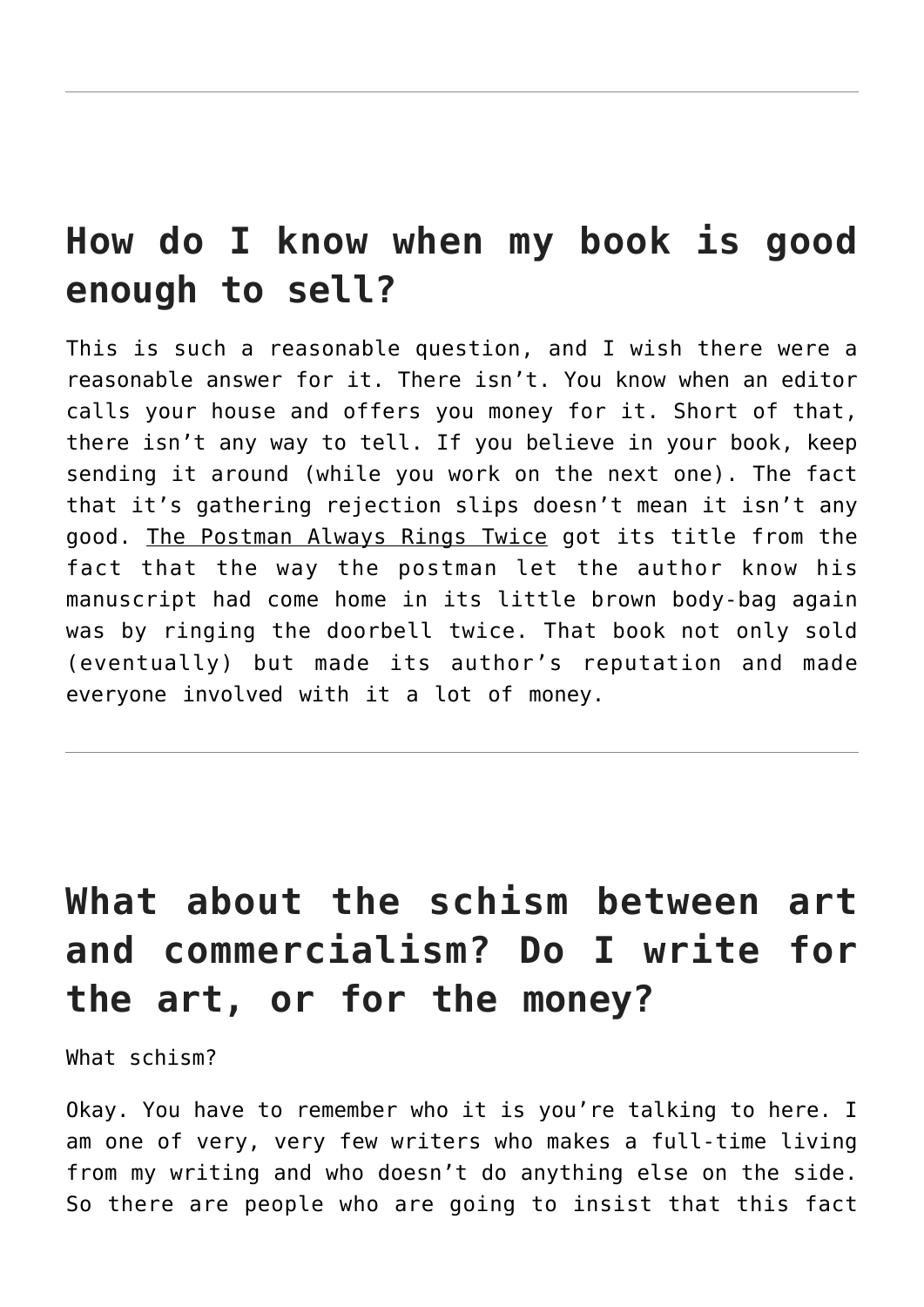alone puts me in the camp of the commercial hacks. I think that attitude is stupid, but it is pervasive, and if you want to make money for your writing, you'd better come to grips with the fact that if you do, there are plenty of people out there who will be more than happy to call you a whore.

What you need to remember is that the fact that they believe it doesn't make it true. People write for one of three audiences. They write for their buyers (publisher, editor, agent, readers), they write for the critics, or they write for themselves. You can do good work and write for any of these audiences, but you're just as much in danger of whoring your soul if you try to please academe as you are if you try to please your fans. If you write to please yourself — if you're sitting at your computer telling yourself stories every day that make you laugh, make you cry, make you think — then you're going to do the work that's truest to you. And that may not become critically acclaimed art, or it may not become commercially successful art, but it will by God be art, and it will be yours, and you will sleep better at night for doing it.

# <span id="page-6-0"></span>**Is it better to start with short stories and work up to novels, or is it better to start with novels?**

Depends on what you like and what your goals are. If you dream of being a novelist, start with novels and stick with them. If you want to be the next O'Henry, start with short stories. If you love both, do both.

From the standpoint of sales, I've found that it's easier to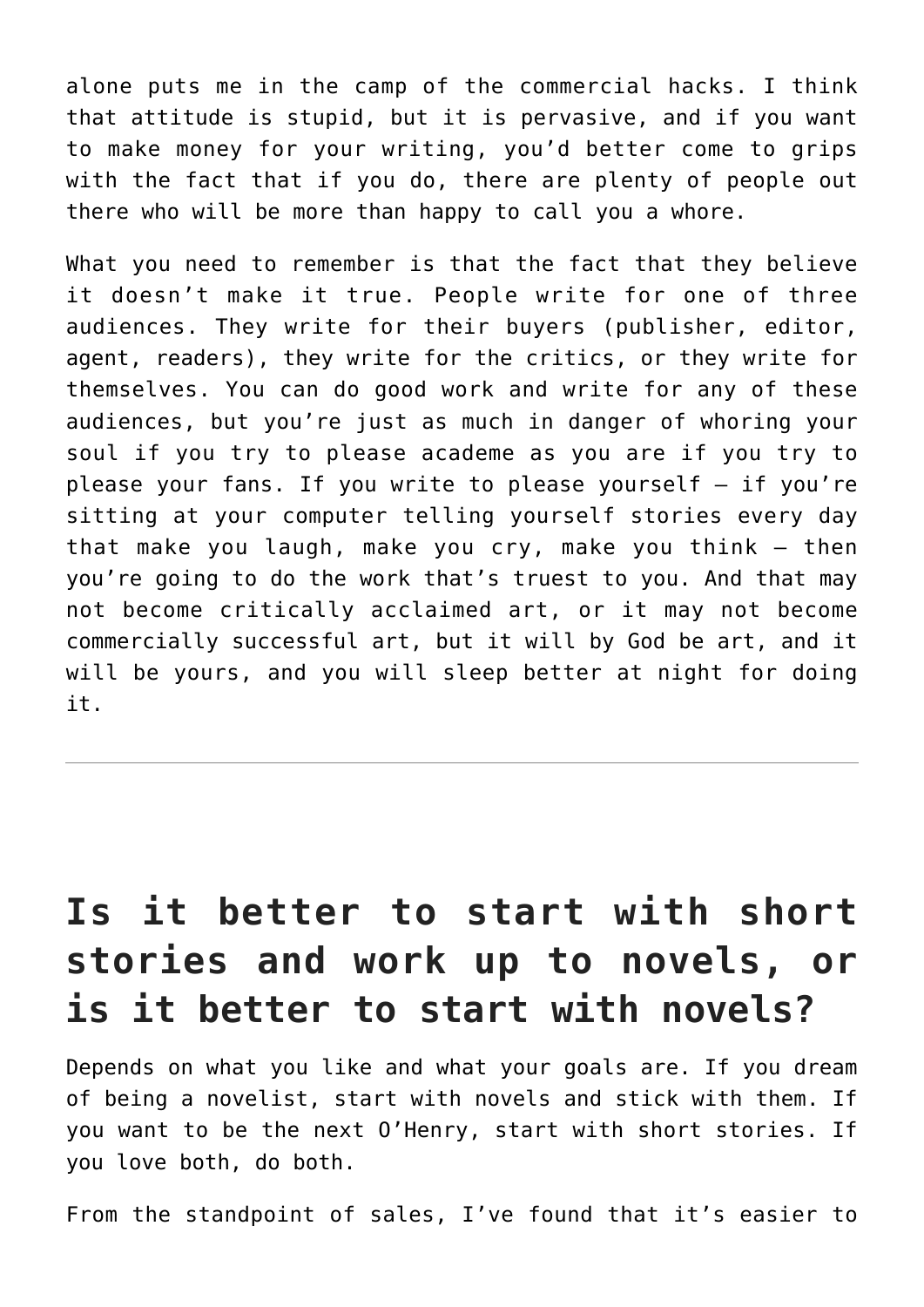sell novels than short stories — there are more markets and they pay a whole lot better. But there are plenty of writers who don't think at novel length, and who would be hurting their work if they spent all their time trying to write novels when they have the sort of mind that bursts with fresh ideas, new characters, and strange twists every day.

# **How do you write the synopsis that you're supposed to include with the chapters you send to an agent or editor?**

A synopsis is a typed single-spaced single page (two at absolute most) that tells the bare bones of your story in present-tense.

Example:

David Wagner has a problem. He comes home to find his house broken into, his wife and children gone, and three dead black mice dangling from their tails on his front door. No note, no signs of violence, nothing else but his family taken. The police cannot find any fingerprints in the house  $-$  any fingerprints, not even David's or his wife's or children's. There's no sign of forced entry.

He is, of course, their primary suspect, and he discovers that he's being framed when . . .

Anyway — like that. I was starting to get interested in the idea, and I have to get back to my book. I don't need David